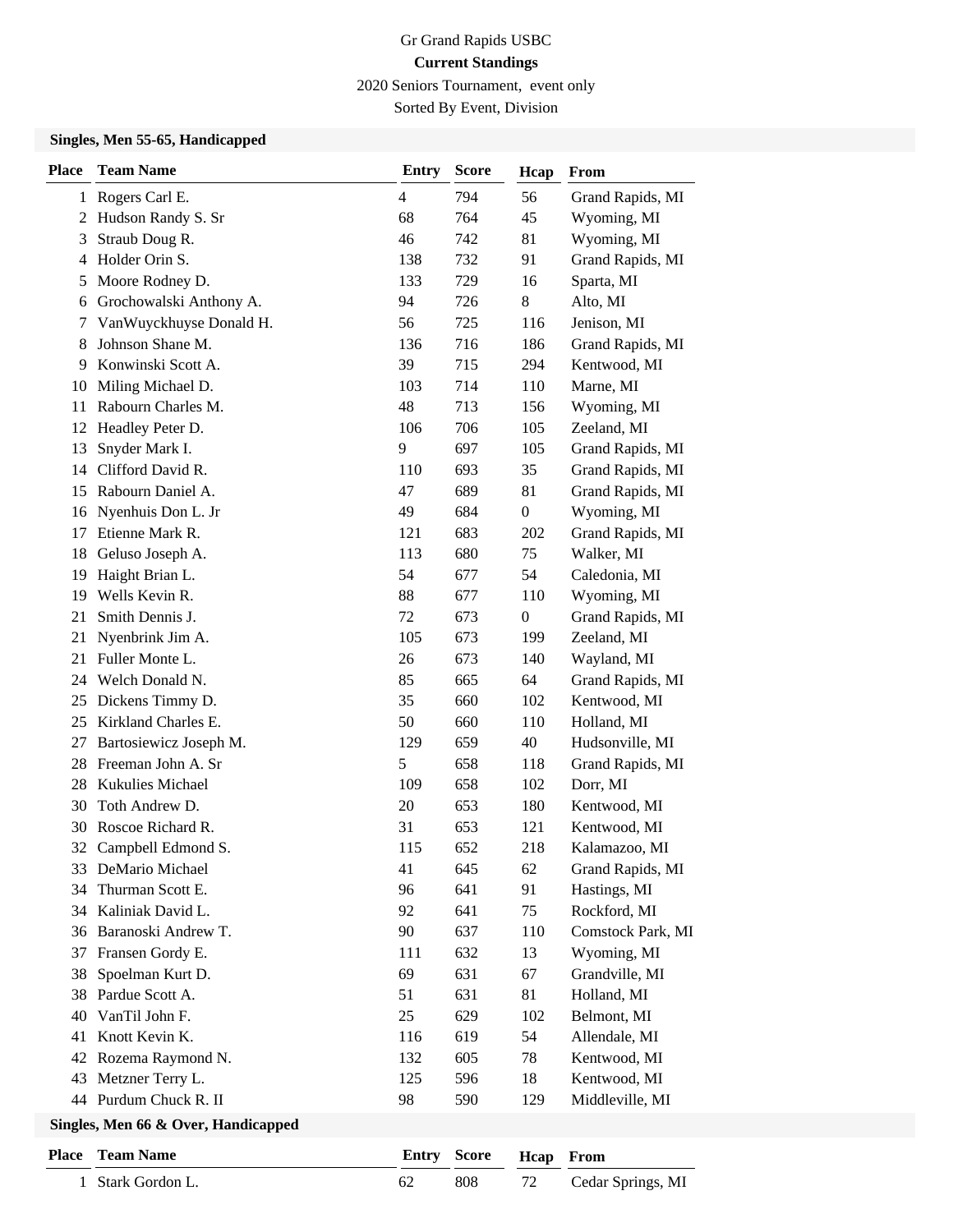2020 Seniors Tournament, event only

Sorted By Event, Division

#### **Singles, Men 66 & Over, Handicapped**

| <b>Place</b> | <b>Team Name</b>        | <b>Entry</b>     | <b>Score</b> | Hcap | From              |
|--------------|-------------------------|------------------|--------------|------|-------------------|
|              | 2 Parish Daniel R.      | 16               | 803          | 116  | Kentwood, MI      |
| 3            | Kukulies Horst H.       | 108              | 729          | 229  | Hopkins, MI       |
| 4            | Schuurman John H.       | 78               | 723          | 167  | Caledonia, MI     |
| 5            | Martin M Kenneth        | 17               | 721          | 145  | Delton, MI        |
| 6            | <b>Braam George</b>     | 128              | 718          | 62   | West Olive, MI    |
| 7            | Fay James R.            | 57               | 717          | 140  | Hudsonville, MI   |
| 8            | Evans James F.          | 34               | 712          | 210  | Comstock Park, MI |
| 9            | Rodriguez Jeffery       | 22               | 707          | 207  | Byron Center, MI  |
| 10           | Morgan Thomas J. III    | $\boldsymbol{2}$ | 699          | 81   | Wyoming, MI       |
| 10           | Billiet Michael J.      | 124              | 699          | 29   | Grand Rapids, MI  |
| 10           | Alighire Vincent J.     | 100              | 699          | 129  | Wyoming, MI       |
| 13           | Lidgard Randy D.        | 70               | 697          | 121  | Grand Rapids, MI  |
| 13           | Stevens Doug C.         | 75               | 697          | 48   | Grand Rapids, MI  |
| 15           | Nyenhuis Donald R.      | 3                | 692          | 129  | Jenison, MI       |
| 16           | Frei John R.            | 79               | 682          | 132  | Kentwood, MI      |
| 17           | Tarasiewicz Raymond P.  | 112              | 678          | 78   | Wyoming, MI       |
| 18           | Motman Michael          | 117              | 676          | 105  | Grand Rapids, MI  |
| 19           | Virkstis Michael A.     | 58               | 675          | 67   | Grand Rapids, MI  |
| 19           | Cazier Douglas L.       | 66               | 675          | 105  | Caledonia, MI     |
| 21           | Goggins Robert F.       | 53               | 669          | 191  | Hastings, MI      |
| 22           | Austin Jerry C.         | 135              | 665          | 121  | Sparta, MI        |
| 23           | Vance Larry A.          | 65               | 664          | 16   | Hudsonville, MI   |
| 24           | VanDreumel William A.   | 77               | 661          | 121  | Wyoming, MI       |
| 25           | Reiffer Robert L.       | 11               | 660          | 202  | Hudsonville, MI   |
| 26           | Jamieson Paul L.        | 120              | 658          | 78   | Caledonia, MI     |
| 27           | Parks William F.        | 67               | 657          | 91   | Saranac, MI       |
| 28           | Potgeter Merle L.       | 10               | 643          | 67   | Allendale, MI     |
| 28           | Wilbur Harry            | 123              | 643          | 256  | Belmont, MI       |
| 30           | Rus Joel C.             | 130              | 641          | 186  | Hudsonville, MI   |
| 30           | Wylupski Ken            | 95               | 641          | 54   | Middleville, MI   |
| 30           | Heath John E.           | 36               | 641          | 153  | Grand Rapids, MI  |
| 33           | Miller George III       | 134              | 636          | 54   | Jenison, MI       |
|              | 34 Eaton Michael R. Sr  | 119              | 632          | 27   | Wyoming, MI       |
|              | 35 Fischer William F.   | 104              | 630          | 178  | Wyoming, MI       |
| 36           | Grochowalski Stanley J. | 87               | 629          | 145  | Rockford, MI      |
| 37           | Chambers Roy A.         | 97               | 623          | 199  | Grand Rapids, MI  |
| 38           | Lemmen Maurice          | 107              | 617          | 172  | Grand Rapids, MI  |
| 39           | Brown Charles D. Sr     | 114              | 615          | 94   | Grand Rapids, MI  |
| 40           | Routsaw Rodger A.       | 131              | 610          | 126  | Newaygo, MI       |
| 41           | Kosmatka Kenneth R.     | 81               | 606          | 54   | Grand Rapids, MI  |
|              | 42 Peebles Glenn A.     | 63               | 601          | 156  | Grand Rapids, MI  |
| 43           | Pirok Gary              | 80               | 594          | 64   | Grand Rapids, MI  |
| 43           | Garcia Freddy R.        | 33               | 594          | 234  | Grand Rapids, MI  |
| 45           | Harvey Michael D.       | 102              | 593          | 102  | Comstock Park, MI |
| 46           | Staup Merle L.          | 71               | 589          | 70   | Wyoming, MI       |
| 47           | Inghram John M.         | 101              | 588          | 132  | Grand Rapids, MI  |
| 48           | Kruithof Kenneth J.     | 83               | 586          | 159  | Ada, MI           |
|              |                         |                  |              |      |                   |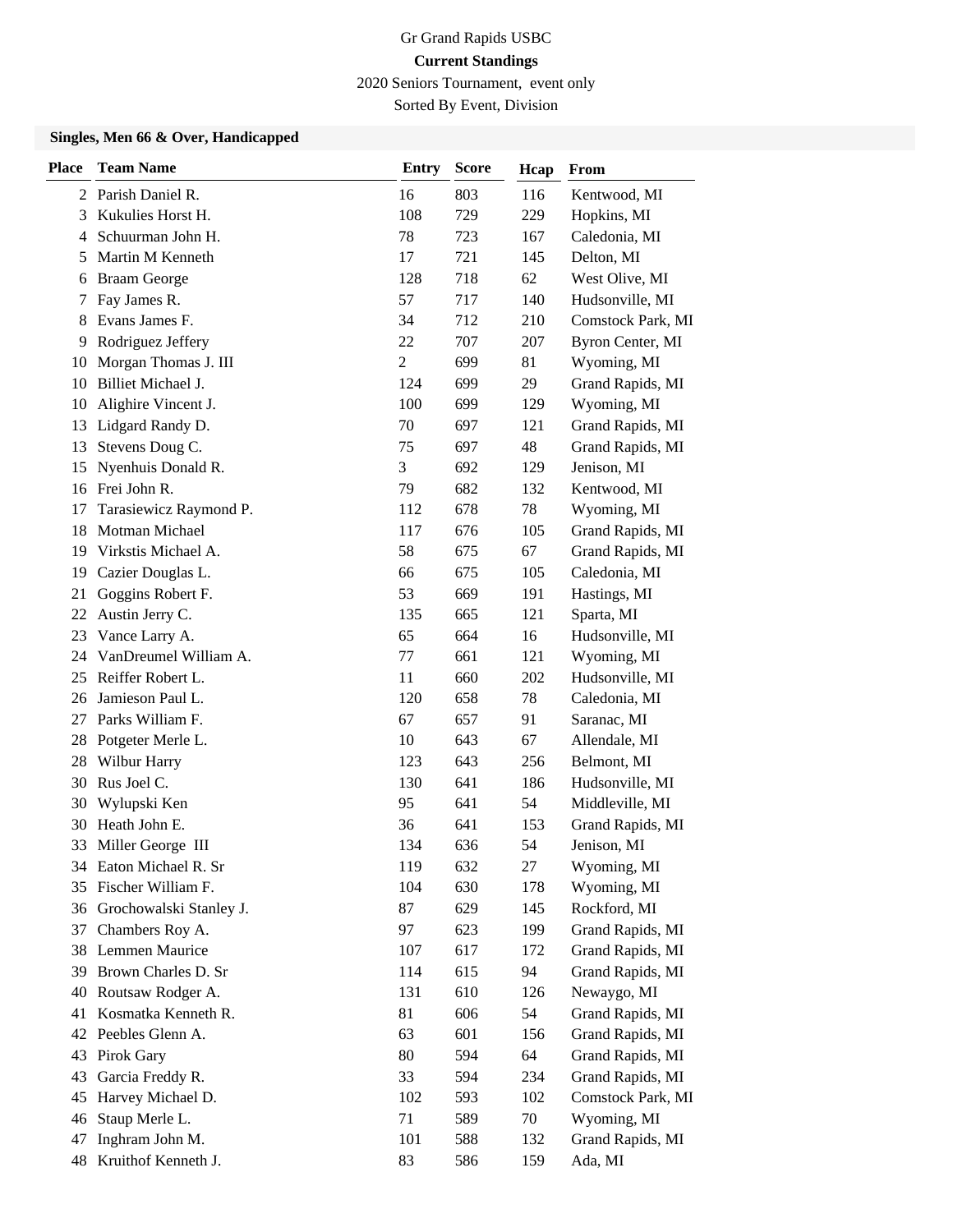2020 Seniors Tournament, event only

Sorted By Event, Division

#### **Singles, Women 55-65, Handicapped**

| <b>Place</b> | <b>Team Name</b>        | Entry | <b>Score</b> | Hcap | From              |
|--------------|-------------------------|-------|--------------|------|-------------------|
|              | Baranoski Terisa J.     | 91    | 757          | 283  | Comstock Park, MI |
| 2            | Crampton Darcy I.       | 93    | 747          | 164  | Rockford, MI      |
| 3            | Keena Debra L.          | 44    | 725          | 218  | Jenison, MI       |
| 4            | Morgan Carole L.        | 1     | 699          | 54   | Wyoming, MI       |
| 5            | DeMario Robin J.        | 40    | 698          | 118  | Grand Rapids, MI  |
| 6            | Strayer Kim A.          | 32    | 693          | 156  | Wyoming, MI       |
| 7            | Kuipers Dawn M.         | 24    | 673          | 170  | Wyoming, MI       |
| 8            | Konwinski Deborah R.    | 38    | 670          | 172  | Kentwood, MI      |
| 8            | Eaton Sue K.            | 118   | 670          | 43   | Wyoming, MI       |
| 10           | Carpenter Kathy A.      | 99    | 660          | 153  | Comstock Park, MI |
| 11           | Short Catherine J.      | 21    | 656          | 194  | Byron Center, MI  |
| 12           | Finch Joyce L.          | 12    | 654          | 159  | Byron Center, MI  |
| 13           | Bailey Carolyn A.       | 73    | 642          | 253  | Wyoming, MI       |
| 14           | Evans Dawn M.           | 6     | 619          | 297  | Grand Rapids, MI  |
| 15           | Wilbur Joni L.          | 122   | 614          | 248  | Belmont, MI       |
| 16           | Bauer-Roscoe Suzanne M. | 30    | 605          | 110  | Kentwood, MI      |
|              |                         |       |              |      |                   |

# **Singles, Women 66 & Over, Handicapped**

| <b>Place</b> | <b>Team Name</b>      | <b>Entry</b> | <b>Score</b> | Hcap | From              |
|--------------|-----------------------|--------------|--------------|------|-------------------|
|              | 1 Lee Myra L.         | 74           | 780          | 183  | Grand Rapids, MI  |
| 2            | Parker Barbara J.     | 43           | 745          | 302  | Sparta, MI        |
| 3            | Pittman Noelle G.     | 76           | 740          | 186  | Belmont, MI       |
| 4            | Nichols Lorraine N.   | 137          | 702          | 270  | Grand Rapids, MI  |
| 5            | Murtland Sue M.       | 55           | 692          | 205  | Comstock Park, MI |
| 6            | Tyler Donna J.        | 14           | 685          | 207  | Lowell, MI        |
| 6            | Courtade Connie J.    | 7            | 685          | 288  | Sparta, MI        |
| 8            | Handy Evelyn J.       | 23           | 683          | 180  | Wyoming, MI       |
| 9            | Ryan Emma W.          | 60           | 682          | 251  | Jenison, MI       |
| 10           | Falk Wanda E.         | 84           | 681          | 261  | Grandville, MI    |
| 11           | Peebles Diana J.      | 64           | 669          | 283  | Grand Rapids, MI  |
| 12           | Mansfield Dotti E.    | 45           | 666          | 275  | Jenison, MI       |
| 12           | Payne Barbara J.      | 19           | 666          | 259  | Jenison, MI       |
| 14           | Chapman Tess A.       | 15           | 665          | 291  | Belding, MI       |
| 15           | Borrello Marti A.     | 127          | 661          | 226  | Hudsonville, MI   |
| 16           | Uecker Kathleen R.    | 126          | 657          | 251  | Grandville, MI    |
| 16           | Martin Esther M.      | 18           | 657          | 218  | Delton, MI        |
| 18           | Grochowalski Sally L. | 86           | 656          | 126  | Rockford, MI      |
| 19           | Nesbitt Mary E.       | 61           | 645          | 175  | Cedar Springs, MI |
| 20           | Henion Sheila M.      | 13           | 640          | 283  | Hastings, MI      |
| 21           | Goggins JoAnn M.      | 52           | 637          | 137  | Hastings, MI      |
| 22           | Petree Linda K.       | 27           | 635          | 248  | Wyoming, MI       |
| 23           | Avery Shirley J.      | 59           | 630          | 253  | Grand Rapids, MI  |
| 23           | Pell Marilynn C.      | 8            | 630          | 213  | Grand Rapids, MI  |
| 25           | Conner Judith A.      | 42           | 628          | 213  | Grand Rapids, MI  |
| 26           | VanDyke Marge A.      | 29           | 622          | 210  | Allendale, MI     |
| 27           | Duron Sandy K.        | 37           | 618          | 221  | Kentwood, MI      |
| 28           | Kruithof Kathi M.     | 82           | 610          | 172  | Ada, MI           |
| 29           | Swagerty Julia E.     | 28           | 595          | 248  | Kentwood, MI      |